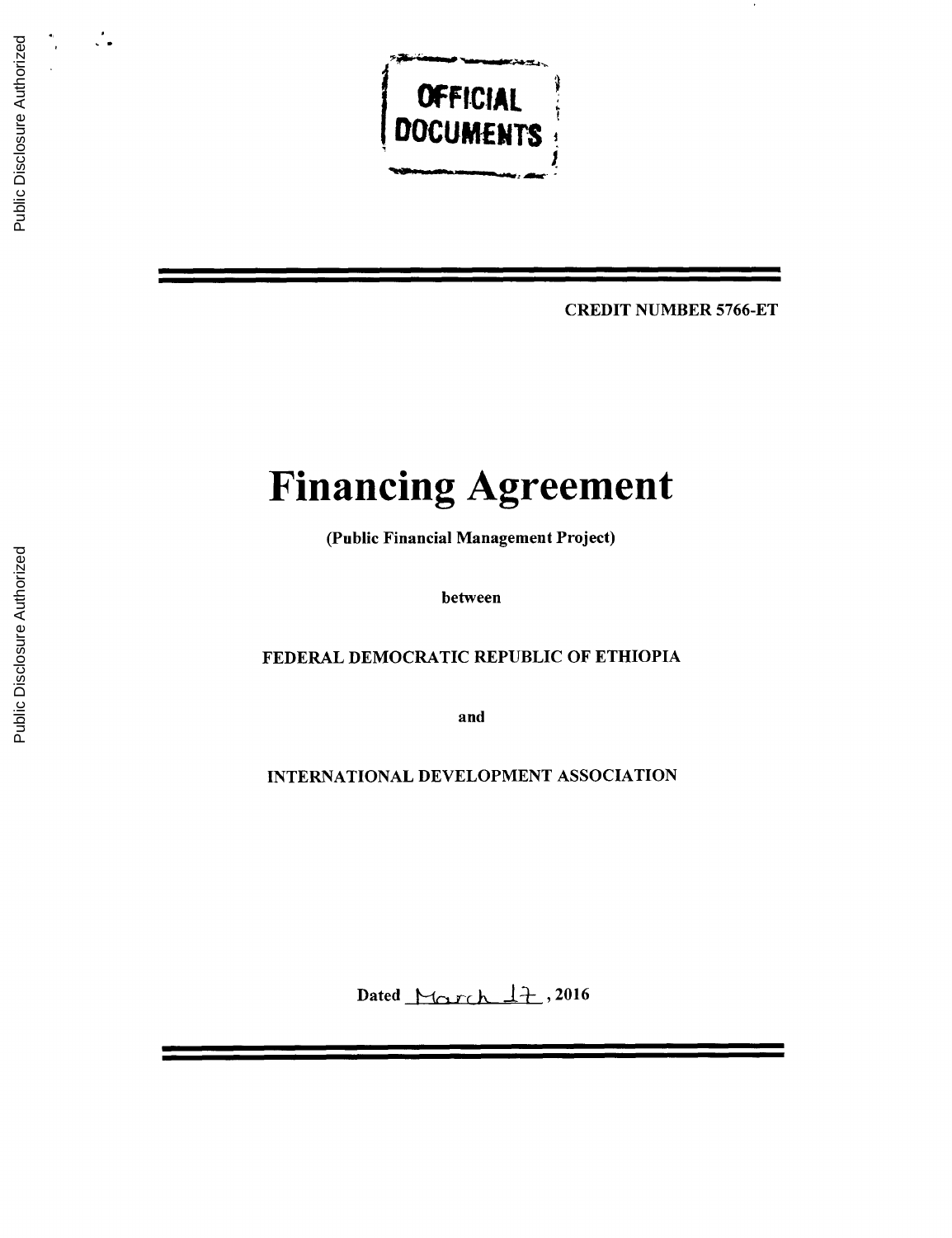#### **CREDIT NUMBER 5766-ET**

#### **FINANCING AGREEMENT**

AGREEMENT dated  $\begin{bmatrix} \text{Ler} \\ \text{Ler} \\ \text{Ler} \end{bmatrix}$ , 2016, entered into between the FEDERAL DEMOCRATIC REPUBLIC OF ETHIOPIA ("Recipient") and the **INTERNATIONAL DEVELOPMENT ASSOCIATION** ("Association"). The Recipient and the Association hereby agree as follows:

#### **ARTICLE I - GENERAL CONDITIONS; DEFINITIONS**

- **1.01.** The General Conditions (as defined in the Appendix to this Agreement) constitute an integral part of this Agreement.
- 1.02. Unless the context requires otherwise, the capitalized terms used in this Agreement have the meanings ascribed to them in the General Conditions or in the Appendix to this Agreement.

## **ARTICLE II - FINANCING**

- 2.01. The Association agrees to extend to the Recipient, on the terms and conditions set forth or referred to in this Agreement, a credit in an amount equivalent to twentythree million nine hundred thousand Special Drawing Rights (SDR **23,900,000)** (variously, "Credit" and "Financing"), to assist in financing the project described in Schedule 1 to this Agreement ("Project").
- 2.02. The Recipient may withdraw the proceeds of the Financing in accordance with Section IV of Schedule 2 to this Agreement.
- **2.03.** The Maximum Commitment Charge Rate payable **by** the Recipient on the Unwithdrawn Financing Balance shall be one-half of one percent (1/2 of **1%)** per annum.
- 2.04. The Service Charge payable **by** the Recipient on the Withdrawn Credit Balance shall be equal to three-fourths of one percent (3/4 of **1%)** per annum.
- *2.05.* The Payment Dates are March **15** and September **15** in each year.
- **2.06.** The principal amount of the Credit shall be repaid in accordance with the repayment schedule set forth in Schedule **3** to this Agreement.
- **2.07.** The Payment Currency is United States Dollar.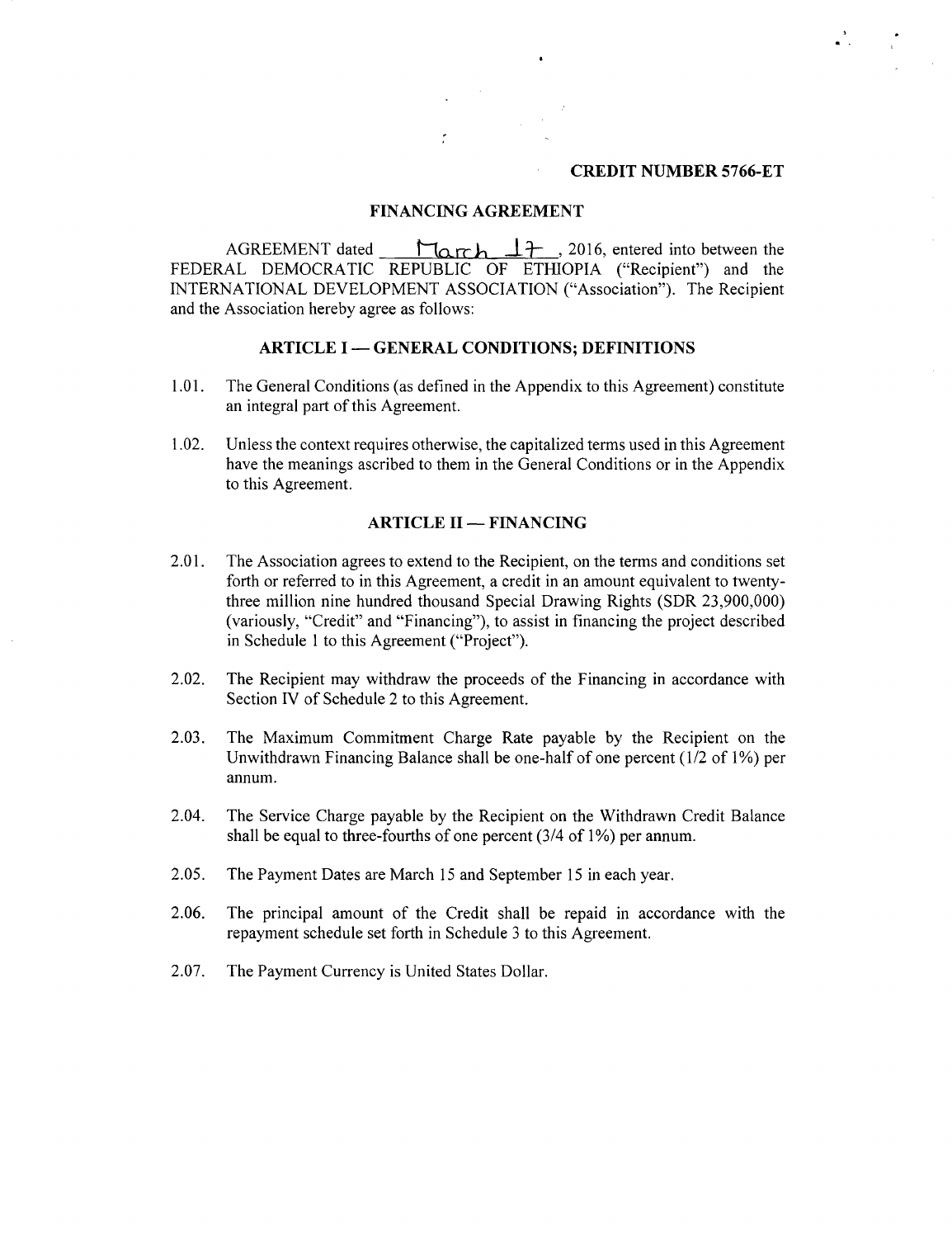### **ARTICLE III - PROJECT**

- **3.01.** The Recipient declares its commitment to the objective of the Project. To this end, the Recipient shall carry out the Project through the MoFEC in accordance with the provisions of Article IV of the General Conditions.
- **3.02.** Without limitation upon the provisions of Section **3.01** of this Agreement, and except as the Recipient and the Association shall otherwise agree, the Recipient shall ensure that the Project is carried out in accordance with the provisions of Schedule 2 to this Agreement.

### **ARTICLE IV - TERMINATION**

4.01. The Effectiveness Deadline is the date ninety **(90)** days after the date of this Agreement.

#### **ARTICLE** V **- REPRESENTATIVE; ADDRESSES**

- *5.01.* The Recipient's Representative is its Minister of Finance and Economic Cooperation.
- *5.02.* The Recipient's Address is:

۰.

Ministry of Finance and Economic Cooperation P.O. Box **1905** Addis Ababa Federal Democratic Republic of Ethiopia

Telex: Facsimile:

21147 **(251-11) 1551355**

**5.03.** The Association's Address is:

International Development Association **1818** H Street, N.W. Washington, **D.C.** 20433 United States of America

| Cable:                             | Telex:       | Facsimile:     |
|------------------------------------|--------------|----------------|
| <b>INDEVAS</b><br>Washington, D.C. | 248423 (MCI) | 1-202-477-6391 |

-2-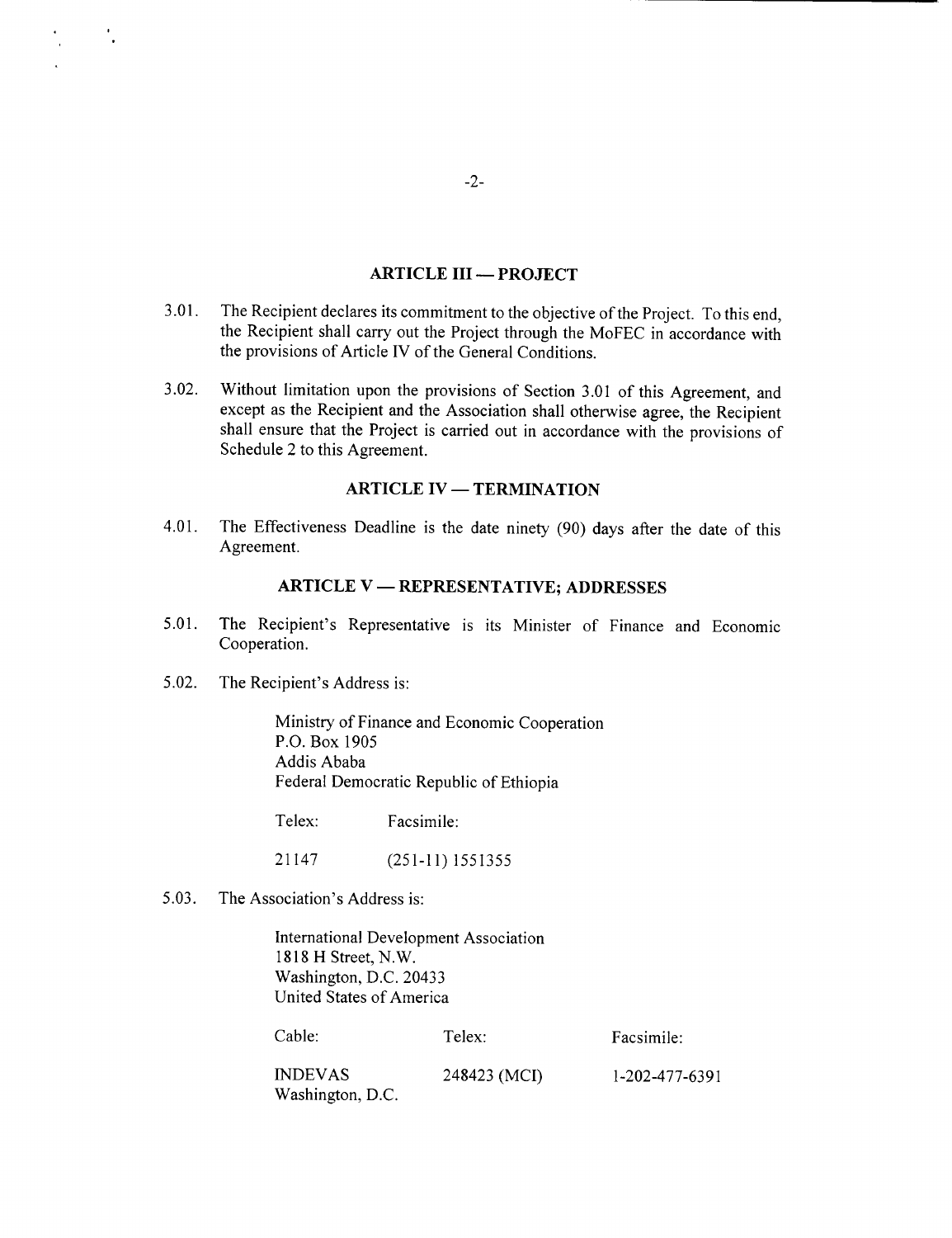AGREED at Addis Ababa, Federal Democratic Republic of Ethiopia, as of the day and year first above written.

 $\mathbb{Z}_4^{(k)}$  .

FEDERAL DEMOCRATIC REPUBLIC OF ETHIOPIA

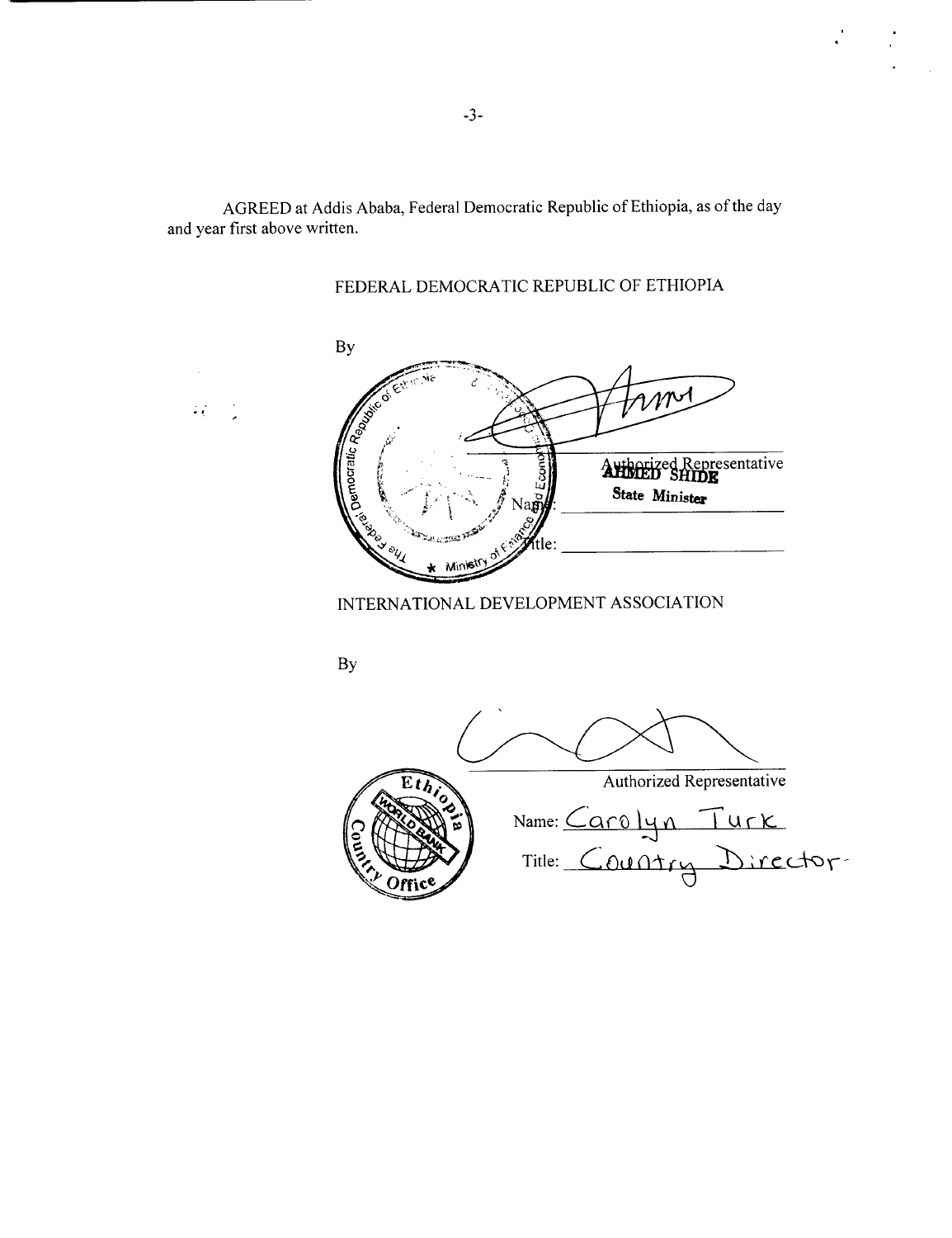## **SCHEDULE 1**

#### **Project Description**

The objective of the Project is to improve the efficiency, transparency and accountability of public expenditures of the Recipient at the federal and regional levels.

The Project consists of the following parts:

#### **Part A: Improving Expenditure Management and Information** Systems

- 1 **.** Supporting existing and new information technology interventions, through: (i) facilitating the implementation of the Oracle Integrated Financial Management Information System at the federal and regional levels, including financing the **IFMIS** Project Management Office within MoFEC, supporting the acquisition and implementation of the audit software for the **IFMIS,** funding a quality assurance firm that will monitor the **IFMIS** roll out, and supporting the change management process; and (ii) upgrading the hardware of, and providing ongoing support for, the Integrated Budget and Expenditure Management System.
- 2. Supporting the institutionalization of public financial management training at the federal and regional levels.
- **3.** Strengthening public financial management systems in key areas, including program based budgeting, treasury and cash management, internal audit, and Government accounting.
- 4. Assisting with the establishment of the **IFMIS** Academy for the purposes of provision of training in **IFMIS** operation and maintenance, developing standardized training materials and a qualifications framework for PFM that will be linked to professional accountancy qualifications, and with the increasing awareness of government officials in **IFMIS** and PFM.

#### **Part** B: Strengthening Accountability Institutions

<sup>1</sup>**.** Strengthening the Recipient's procurement and property management capacity, including: (i) staff certification program and capacity building activities in targeted sectors at federal and regional level; (ii) enhancing the capacity of federal and regional procurement regulatory bodies in market research, data collection and performance monitoring of procurement systems; and (iii) development and implementation of e-procurement system.

-4-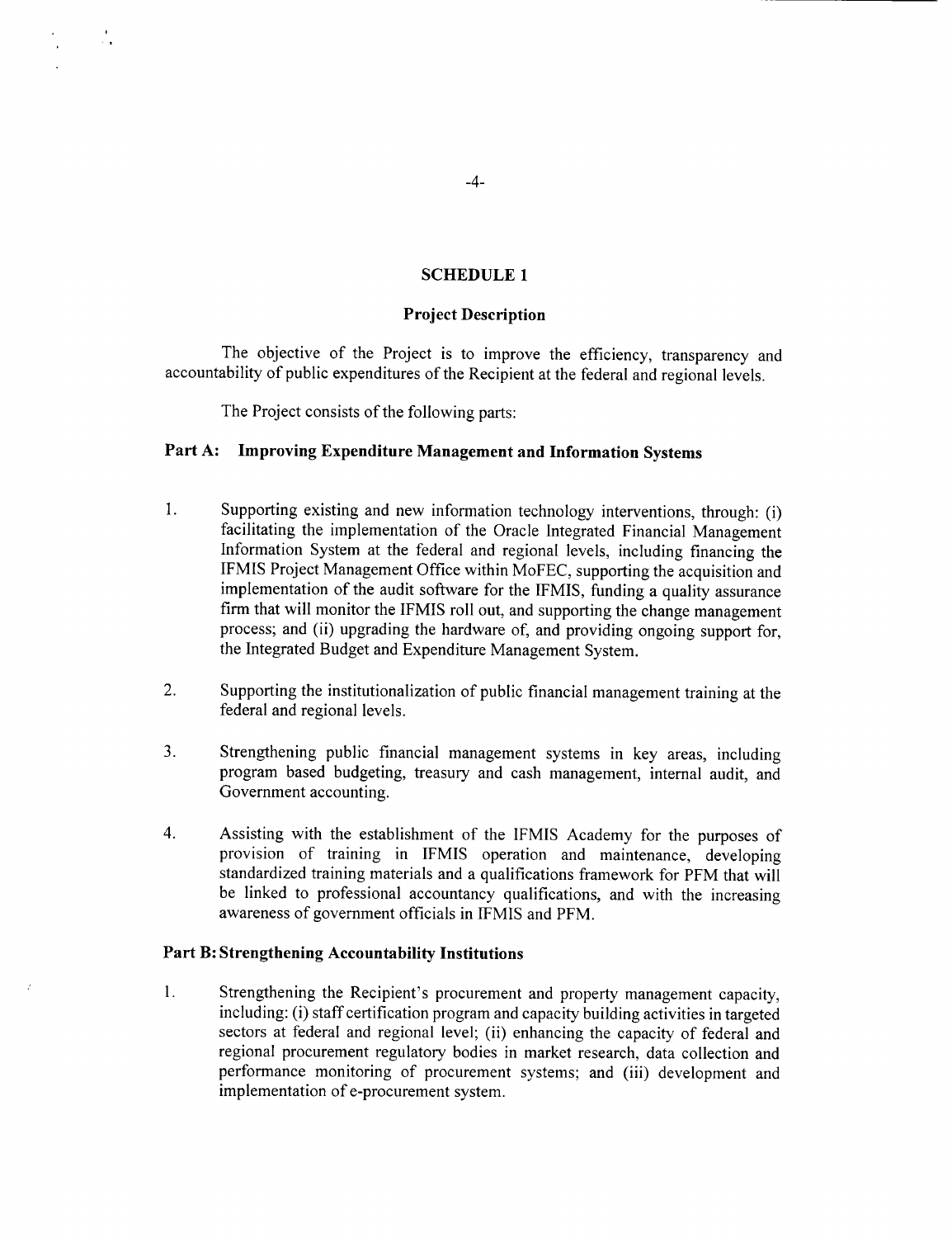- 2. Strengthening the capacity of the Office of the Federal Auditor General and the Offices of the Regional Auditor General to enable them to fulfil their oversight role, through: (i) improving the quality of audit at the federal and regional levels; (ii) establishing an audit training school at the federal level; and (iii) improving communication and coordination with stakeholders.
- **3.** Development of the accountancy profession in the Recipient's territory, including: (i) strengthening the institutional capacity of the Accounting and Auditing Board of Ethiopia to support in fulfilling its duties and responsibilities; (ii) assisting with the development of a professional accountancy organization; (iii) introduction of the internationally recognized national professional accountancy qualifications within the territory of the Recipient; (iv) continuous professional development initiatives, including provision of training to individual auditors and accountants on the application of international financial reporting and auditing standards; and (v) promoting collaboration among local, regional and international bodies and associations of accountants and auditors.
- 4. Strengthening the Recipient's institutional capacity for mitigation of fraud and corruption through: (i) provision of technical assistance to the Federal Ethics and Anticorruption Commission to undertake capacity assessment of Regional Ethics and Anticorruption Commissions in the Afar, Gambella and Somali regions, as well as addressing the weaknesses identified **by** the assessment; (ii) provision of cascaded training for Regional Ethics and Anticorruption Commissions' staff and Ethics Officers at the local level to improve recording and reporting of fraud and corruption cases and also information sharing practices; (iii) provision of training to the concerned woreda council standing committee members on follow-up of audit findings to strengthen internal control and oversight; and (iv) supporting Regional Ethics and Anticorruption Commissions on disclosure of cases and complaints- handling procedures to the public through media.

#### Part C:Project Management, Monitoring and Evaluation

1 **.** Strengthening the institutional capacity of the Recipient for Project management, monitoring and evaluation, and reporting, including the capacity of Channel One Programs Coordination Office **("COPCO")** for financial and procurement management, all through the provision of goods, consultants' services, Training, and financing of Operating Costs.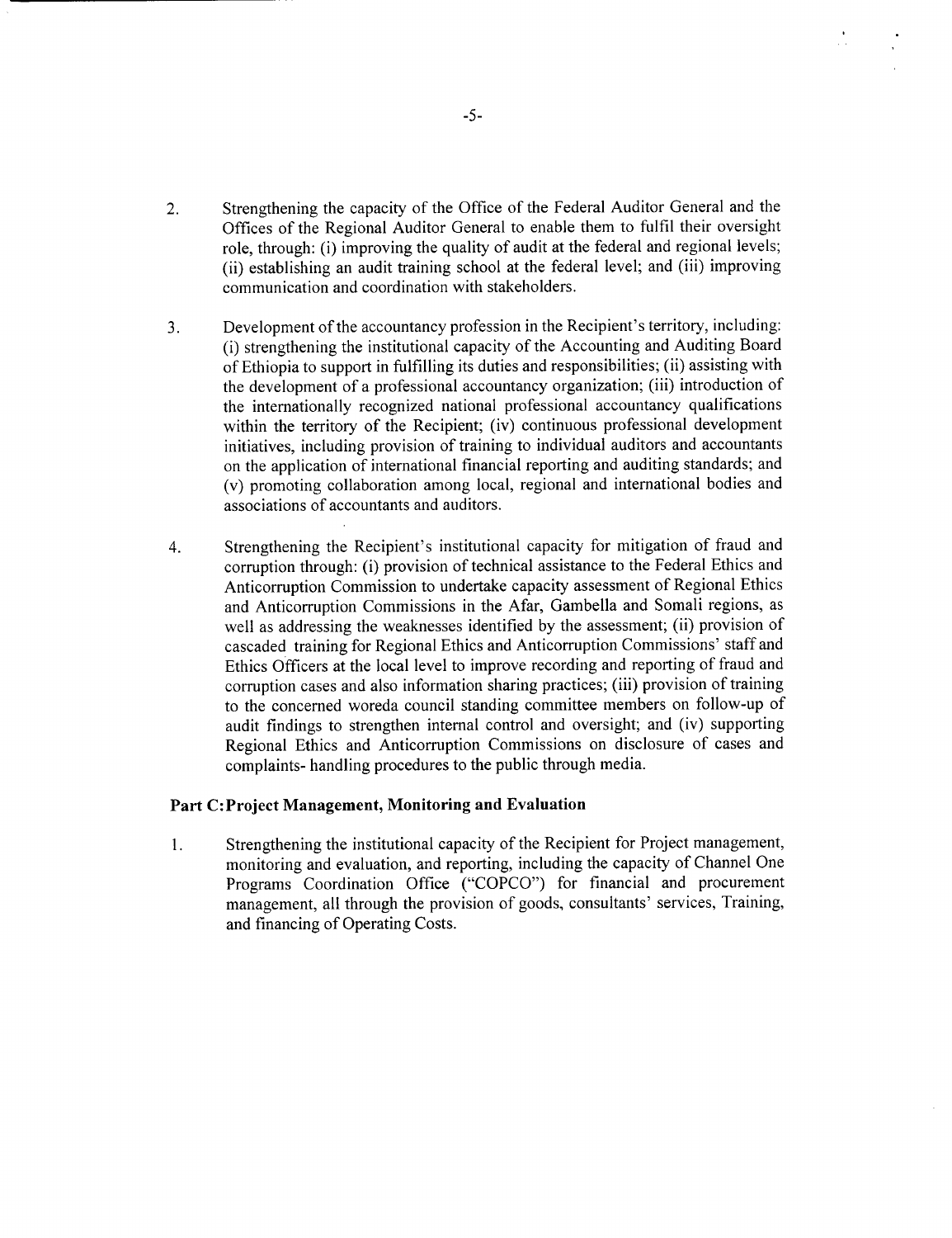# **SCHEDULE 2**

### **Project Execution**

### **Section I. Institutional and Other Arrangements**

#### **A. EMCP Steering Committee**

÷.

- 1. The Recipient shall maintain, throughout the implementation of the Project, a steering committee ("EMCP Steering Committee"), with a composition, mandate, and resources satisfactory to the Association. The EMCP Steering Committee shall meet at least once every six months in a fiscal year, and shall be chaired **by** the Minister of the MoFEC.
- 2. Without limitation to sub-paragraph **(1)** immediately above, the EMCP Steering Committee shall be responsible for providing policy guidance and oversight to ensure prompt and efficient implementation of the Project, including, among others: (i) reviewing and approving annual work plans and budget; (ii) advising on the resolution of technical issues in project implementation; and (iii) reviewing project reports and audits, all in accordance with the provisions of the Project Operational Manual.

#### B. **EMCP PFM Committee**

- **1.** The Recipient shall maintain, throughout the implementation of the Project, a technical committee ("EMCP PFM Committee"), with a composition, mandate, and resources satisfactory to the Association. The EMCP PFM Committee shall meet at least once every month in a fiscal year, and shall be chaired **by** the State Minister of Public Finance, or in such minister's absence, the Director of the EMCP.
- 2. Without limitation to sub-paragraph **(1)** immediately above, the EMCP PFM Committee shall be responsible for providing technical support to the Project, including, among others: (i) follow-up on annual work plans and budgets; and (ii) assist in resolving implementation issues, all in accordance with the provisions of the Project Operational Manual.

#### **C. Project Implementation Team**

1. The Recipient shall establish, not later than three months after the effectiveness of this Agreement, and thereafter maintain, throughout the implementation of the Project, a project implementation team ("Project Implementation Team" or "PIT") within the MoFEC, with functions, staffing and resources satisfactory to the

**-6-**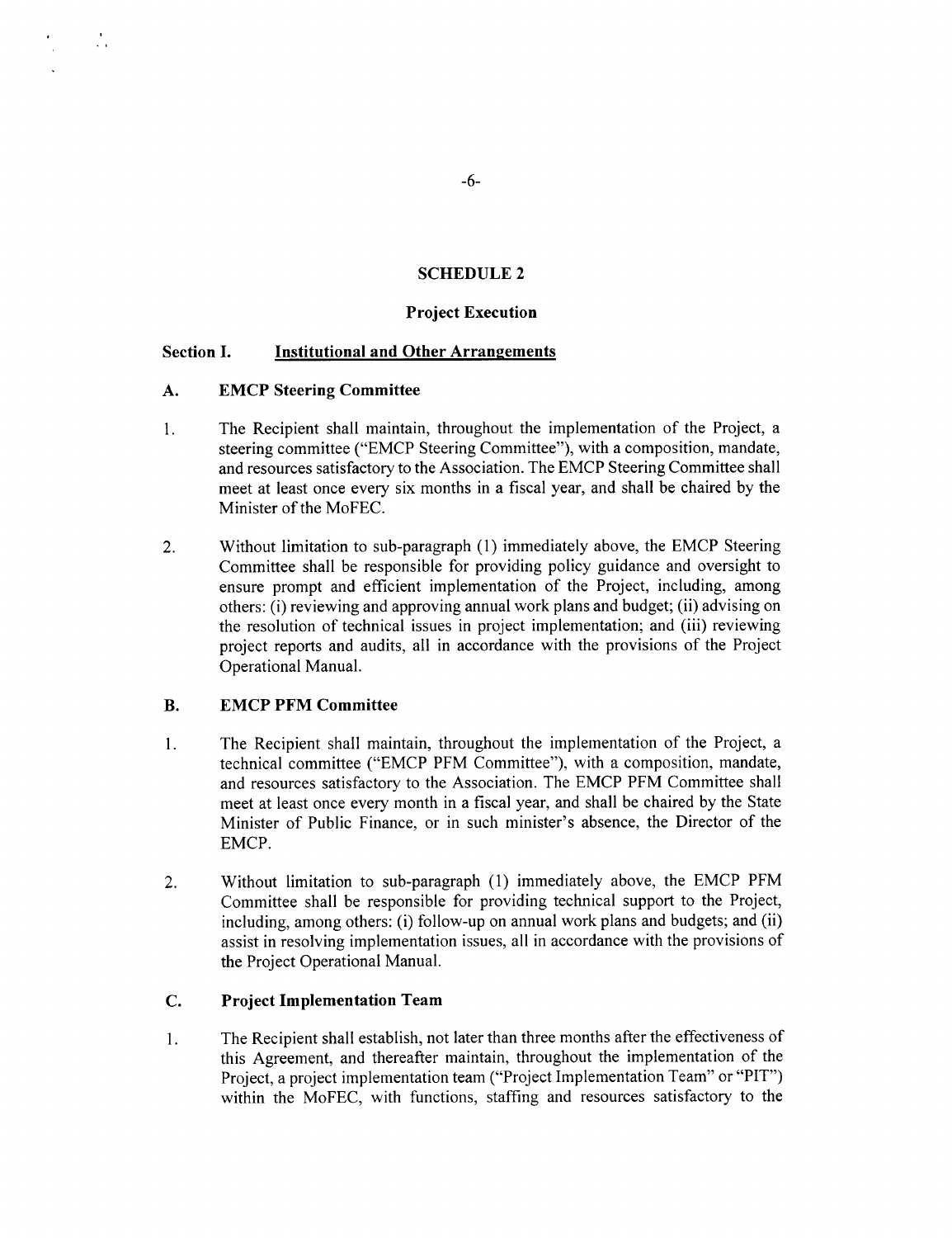Association, including the Head of the PIT, at least five PFM and/or **IFMIS** experts at the federal level and eleven experts at the regional level.

 $\frac{1}{\sqrt{2}}$ 

2. Without limitation to sub-paragraph **(1)** immediately above, the PIT shall be responsible for day-to-day administration of overall planning, coordination, the technical, environmental and social safeguards compliance, monitoring, evaluation, reporting and communication of the activities under the Project, all in accordance with the provisions of this Agreement and the Project Operational Manual.

### **D. COPCO**

- 1. The Recipient shall maintain, throughout the implementation of the Project, Channel One Programs Coordination Office at MoFEC, with a composition, mandate, and resources satisfactory to the Association.
- 2. Without limitation to sub-paragraph **(1)** immediately above, **COPCO** shall be responsible for fiduciary (i.e. procurement and financial management) compliance, all in accordance with the provisions of the Project Operational Manual.

# **E. Anti-Corruption**

The Recipient shall ensure that the Project is carried out in accordance with the provisions of the Anti-Corruption Guidelines.

#### **F. Project Operational Manual**

- 1 **.** The Recipient shall ensure that the Project is implemented in accordance with the provisions of a manual satisfactory to the Association ("Project Operational Manual"), which shall include the following provisions: (a) institutional coordination and day-to-day execution of the Project; **(b)** Project budgeting, disbursement and financial management; (c) procurement; **(d)** monitoring, evaluation, reporting and communication of Project activities; and (e) such other administrative, financial, technical, and organizational arrangements and procedures as shall be required for the Project.
- 2. The Recipient shall not amend, abrogate, waive or fail to enforce any provision of the Project Operational Manual without the prior written agreement of the Association; provided, however, that in case of any conflict between the arrangements and procedures set out in the Project Operational Manual and the provisions of this Agreement, the provisions of this Agreement shall prevail.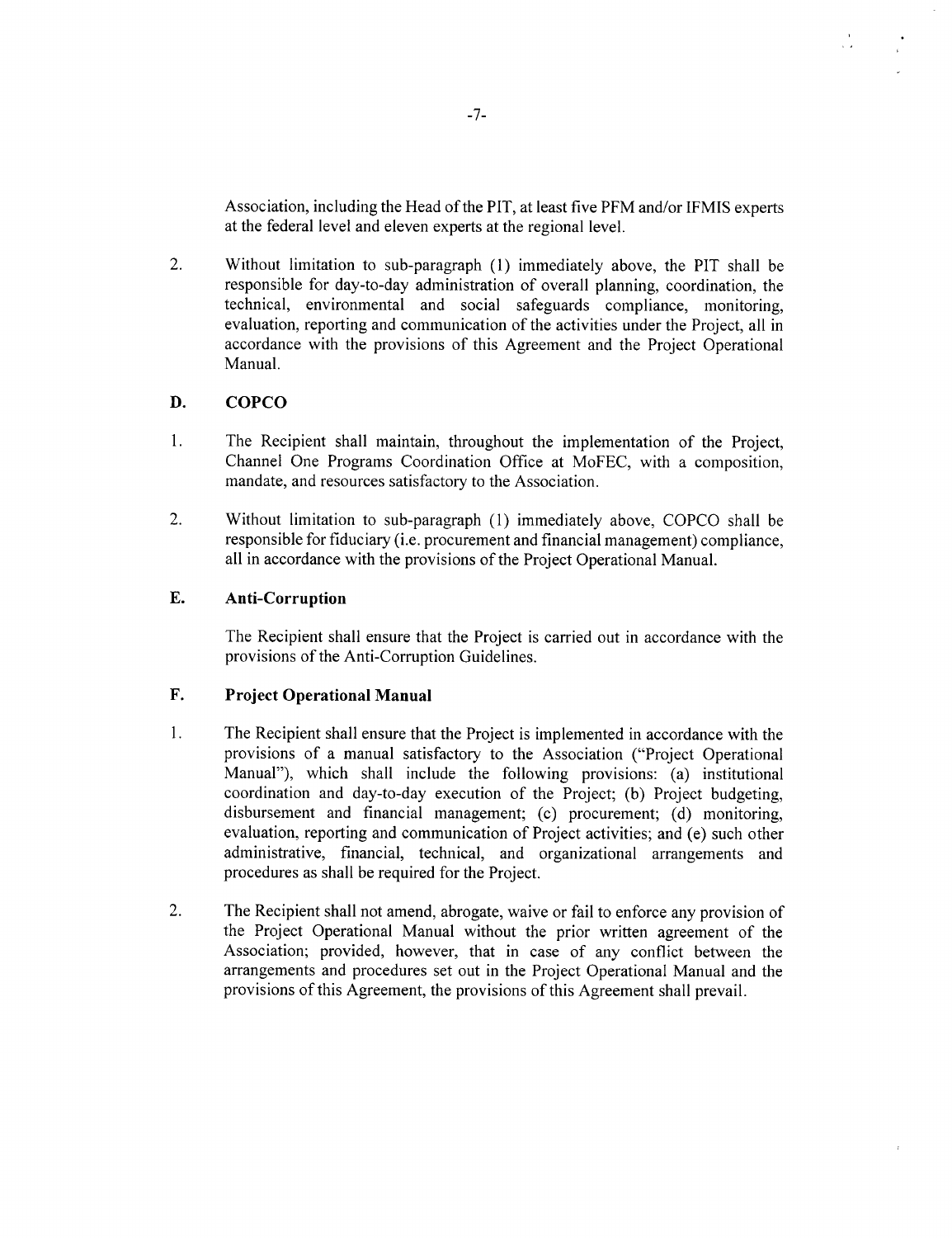### **G. Annual Work Plans and Budget**

 $\mathcal{L}_{\mathcal{A}}$ 

- **1.** The Recipient shall prepare, under terms of reference satisfactory to the Association, and furnish to the Association not later than March **31** in each calendar year, for the Association's consideration, a proposed work plan and budget of approved activities to be included in the Project for the following calendar year, such plan to include an implementation schedule and budget and financing plan therefor.
- 2. The Recipient shall afford the Association a reasonable opportunity to review and exchange views with the Recipient on such proposed plan, and the Recipient shall implement with due diligence and efficiency such work plan and budget as shall have been approved **by** the Association.

### **Section II. Project Monitoring, Reporting and Evaluation**

#### **A. Project Reports**

The Recipient shall monitor and evaluate the progress of the Project and prepare Project Reports in accordance with the provisions of Section 4.08 of the General Conditions and on the basis of indicators acceptable to the Association. Each Project Report shall cover the period of six **(6)** months, and shall be furnished to the Association not later than forty-five (45) days after the end of the period covered **by** such report.

#### B. Financial Management, Financial Reports and Audits

- **1.** The Recipient shall maintain or cause to be maintained a financial management system in accordance with the provisions of Section 4.09 of the General Conditions.
- 2. Without limitation on the provisions of Part **A** of this Section, the Recipient shall prepare and furnish to the Association not later than sixty **(60)** days after the end of each calendar quarter, interim unaudited financial reports for the Project covering the quarter, in form and substance satisfactory to the Association.
- **3.** The Recipient shall have its Financial Statements audited in accordance with the provisions of Section 4.09 **(b)** of the General Conditions. Each audit of the Financial Statements shall cover the period of one fiscal year of the Recipient. The audited Financial Statements for each such period shall be furnished to the Association not later than six **(6)** months after the end of such period.

**-8-**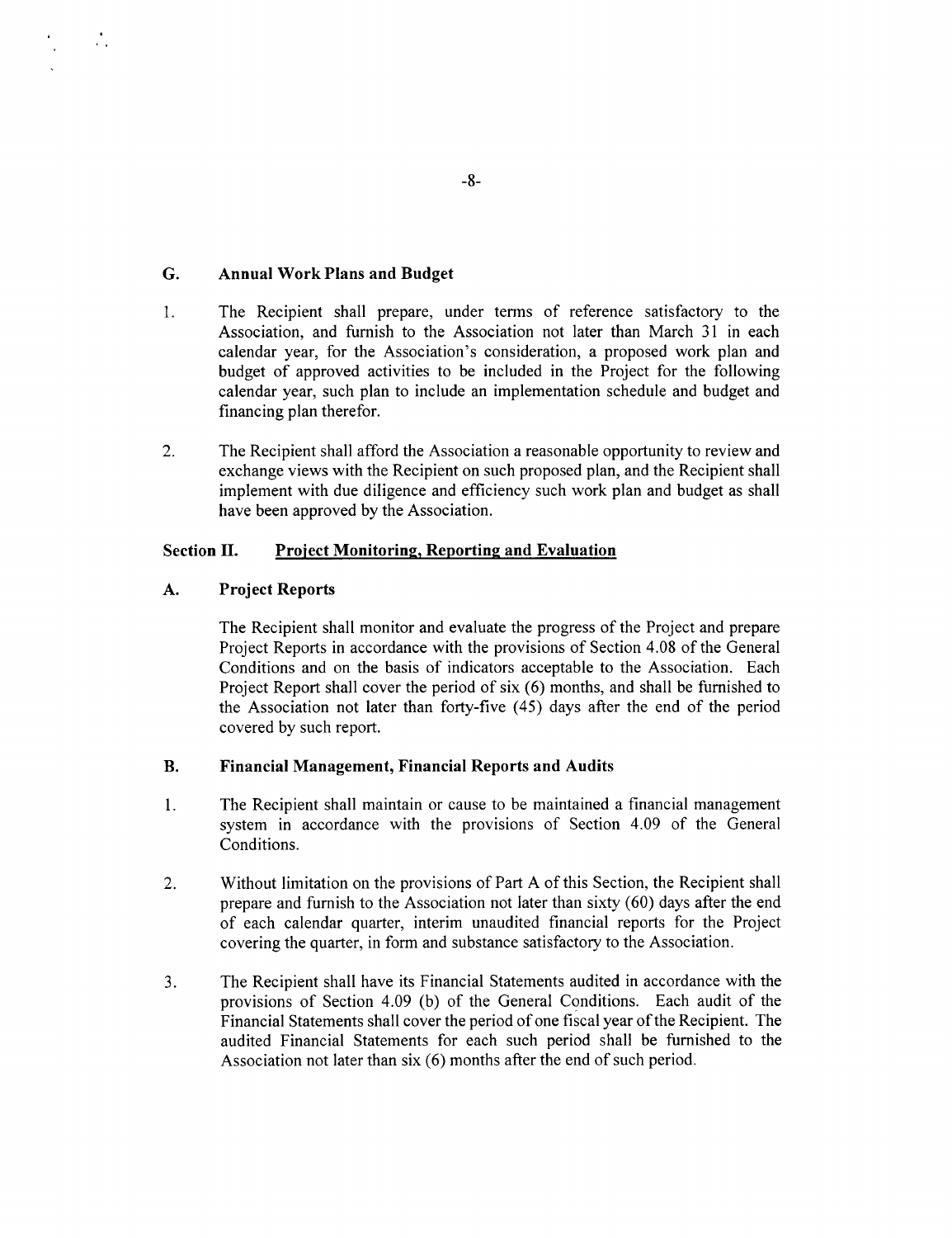#### **Section III. Procurement**

#### **A. General**

- 1. **Goods and Non-consulting Services. All** goods and non-consulting services required for the Project and to be financed out of the proceeds of the Financing shall be procured in accordance with the requirements set forth or referred to in Section I of the Procurement Guidelines, and with the provisions of this Section.
- **2. Consultants' Services. All** consultants' services required for the Project and to be financed out of the proceeds of the Financing shall be procured in accordance with the requirements set forth or referred to in Sections **I** and IV of the Consultant Guidelines, and with the provisions of this Section.
- **3. Definitions.** The capitalized terms used below in this Section to describe particular procurement methods or methods of review **by** the Association of particular contracts, refer to the corresponding method described in Sections II and **III** of the Procurement Guidelines, or Sections **II,** III, **IV** and V of the Consultant Guidelines, as the case may be.

# B. Particular Methods of Procurement **of Goods and Non-consulting Services**

- 1. **International Competitive Bidding.** Except as otherwise provided in paragraph 2 below, goods and non-consulting services shall be procured under contracts awarded on the basis of International Competitive Bidding.
- 2. **Other Methods of Procurement of Goods and Non-consulting** Services. The following methods, other than International Competitive Bidding, may be used for procurement of goods and non-consulting services for those contracts specified in the Procurement Plan:
	- (a) National Competitive Bidding, subject to the following additional provisions:
		- (i) the Recipient's standard bidding documents for procurement of goods acceptable to the Association shall be used. At the request of the Recipient, the introduction of requirements for bidders to sign an anti-bribery pledge and/or statement of undertaking to observe Ethiopian law against fraud and corruption and other forms that ought to be completed and signed **by** the bidders may be included in bidding documents if the arrangements governing such undertakings are acceptable to the Association;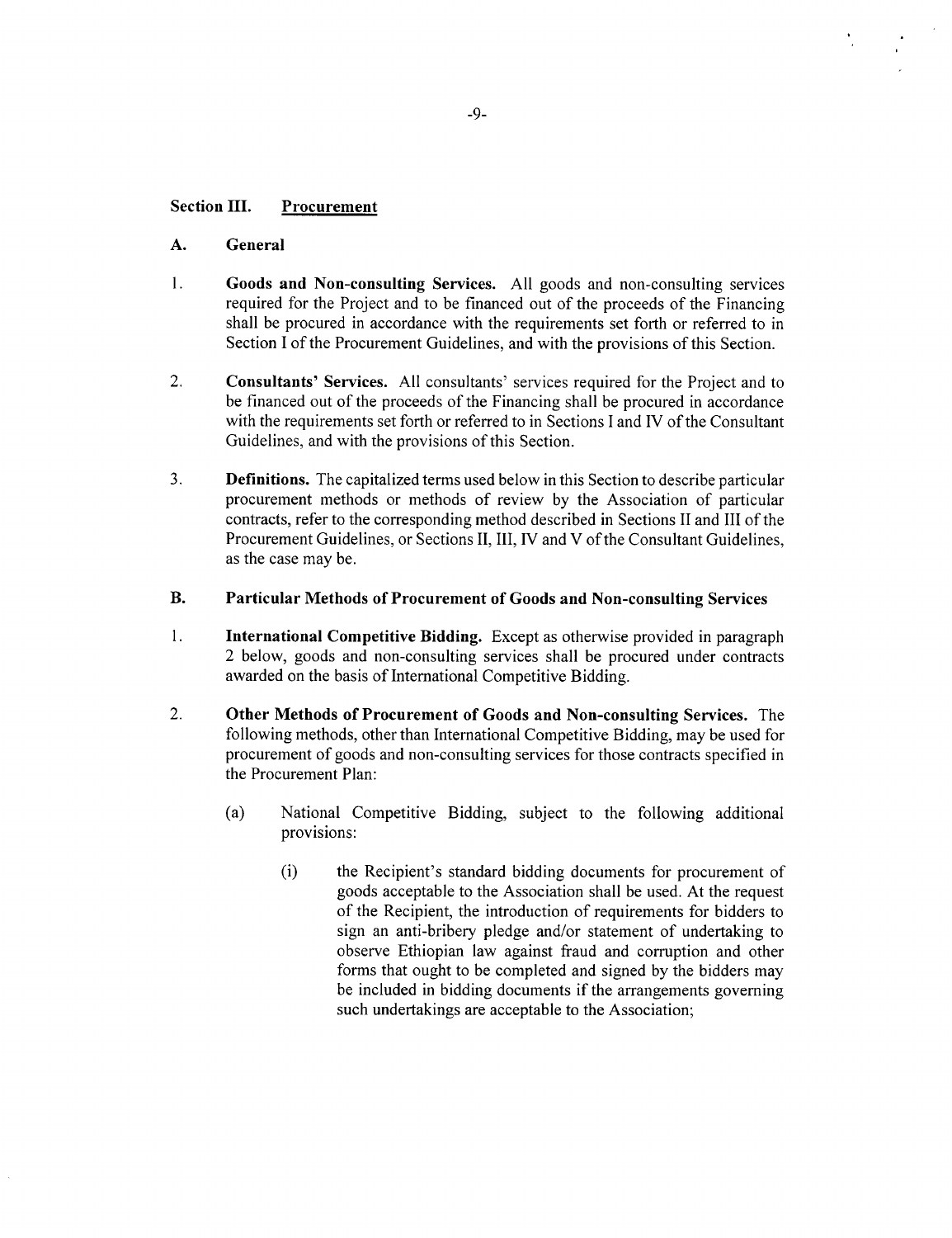- (ii) if pre-qualification is used, the Association's standard prequalification document shall be used;
- (iii) no margin of preference shall be granted in bid evaluation on the basis of a bidder's nationality, origin of goods or services, and/or preferential programs such as, but not limited, to small and medium enterprises;
- (iv) mandatory registration in a supplier list shall not be used to assess bidders' qualifications. **A** foreign bidder shall not be required to register as a condition for submitting its bid, and if recommended for contract award, shall be given a reasonable opportunity to register with the reasonable cooperation of the Recipient, prior to contract signing. Invitations to bids shall be advertised in at least one newspaper of national circulation or the official gazette, or on a widely used website or electronic portal with free national and international access;
- (v) bidders shall be given a minimum of thirty **(30)** days to submit bids from the date of availability of the bidding documents;
- (vi) all bidding for goods shall be carried out through a one-envelope procedure;
- (vii) evaluation of bids shall be made in strict adherence to the evaluation criteria specified in the bidding documents. Evaluation criteria other than price shall be quantified in monetary terms. Merit points shall not be used, and no minimum point or percentage value shall be assigned to the significance of price, in bid evaluation;
- (viii) the results of evaluation and award of contract shall be made public. **All** bids shall not be rejected and the procurement process shall not be cancelled, a failure of bidding declared, or new bids shall not be solicited, without the Association's prior written concurrence. No bids shall be rejected on the basis of comparison with the cost estimates without the Association's prior written concurrence; and
- (ix) in accordance with paragraph **1.16** (e) of the Procurement Guidelines, each bidding document and contract financed out of the proceeds of the Financing shall provide that: **(1)** the bidders **,** suppliers, contractors and subcontractors, agents, personnel, consultants, service providers, or suppliers shall permit the

**-10-**

 $\mathcal{L}_{\mathcal{A}}$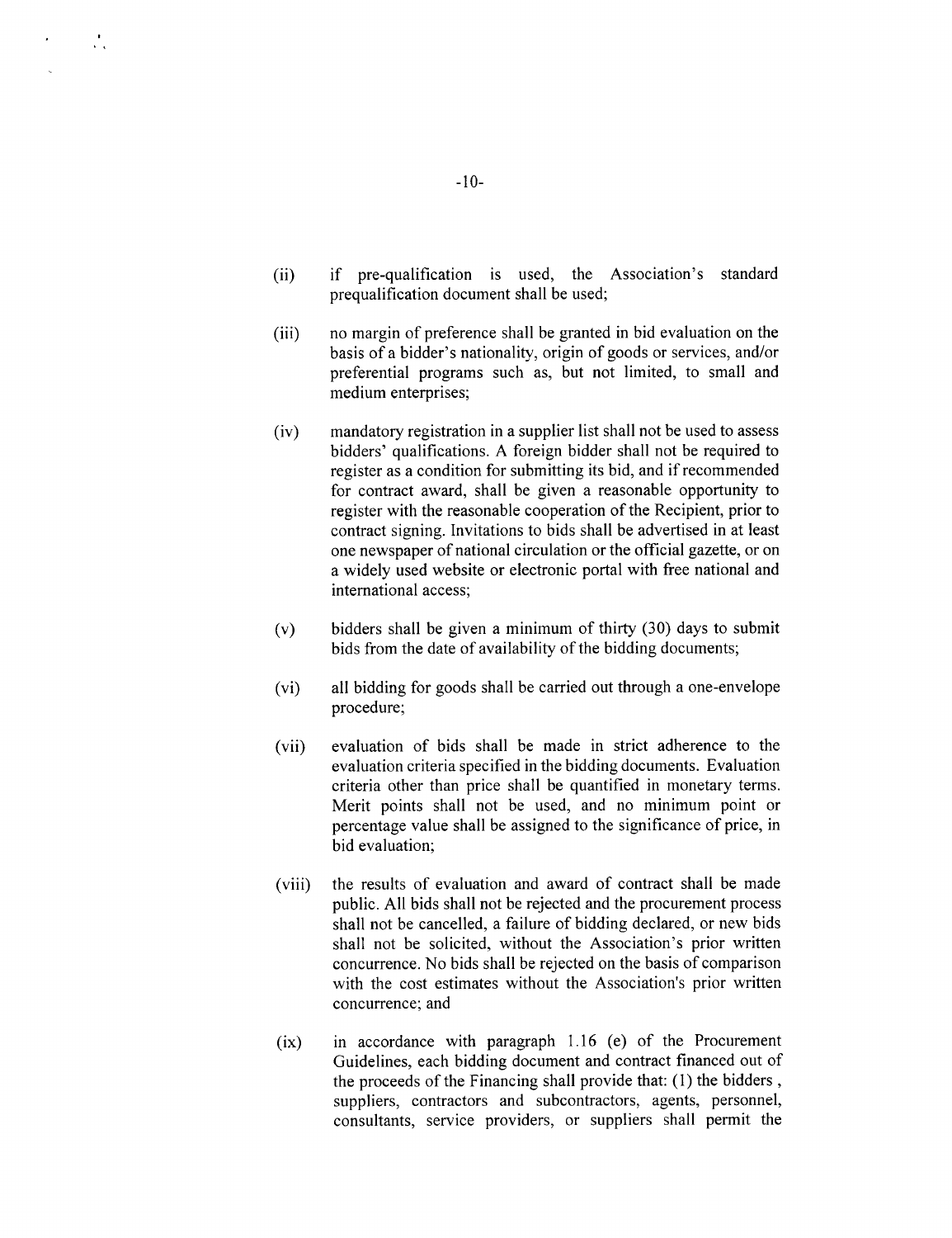Association, at its request, to inspect all accounts, records and documents relating to the bid submission and performance of the contract, and to have them audited **by** auditors appointed **by** the Association; and (2) acts intended to materially impede the exercise of the Association's audit and inspection rights constitutes an obstructive practice as defined in the paragraph **1.16** (v) of the Procurement Guidelines;

- **(b)** Shopping; and
- **(c)** Direct Contracting.

# **C. Particular Methods of Procurement of Consultants' Services**

- 1. **Quality- and Cost-based Selection.** Except as otherwise provided in paragraph 2 below, consultants' services shall be procured under contracts awarded on the basis of Quality and Cost-based Selection.
- 2. **Other Methods of Procurement of Consultants' Services.** The following methods, other than Quality- and Cost-based Selection, may be used for procurement of consultants' services for those contracts which are specified in the Procurement Plan: (a) Least-Cost Selection; **(b)** Selection based on Consultants' Qualifications; (c) Single-source Selection of consulting firms; **(d)** Selection of **UN** Agencies pursuant to paragraph **3.15** of the Consultant Guidelines; (e) Procedures set forth in paragraphs **5.2** and **5.3** of the Consultant Guidelines for the Selection of Individual Consultants; and **(f)** Single-source procedures for the Selection of Individual Consultants.

# **D.** Review **by** the Association **of Procurement Decisions**

The Procurement Plan shall set forth those contracts which shall be subject to the Association's Prior Review. **All** other contracts shall be subject to Post Review **by** the Association.

# **E. Procurement of Operating Costs**

Expenditures included in the Operating Costs category can be procured in accordance with the established Recipient's administrative procedures acceptable to the Association.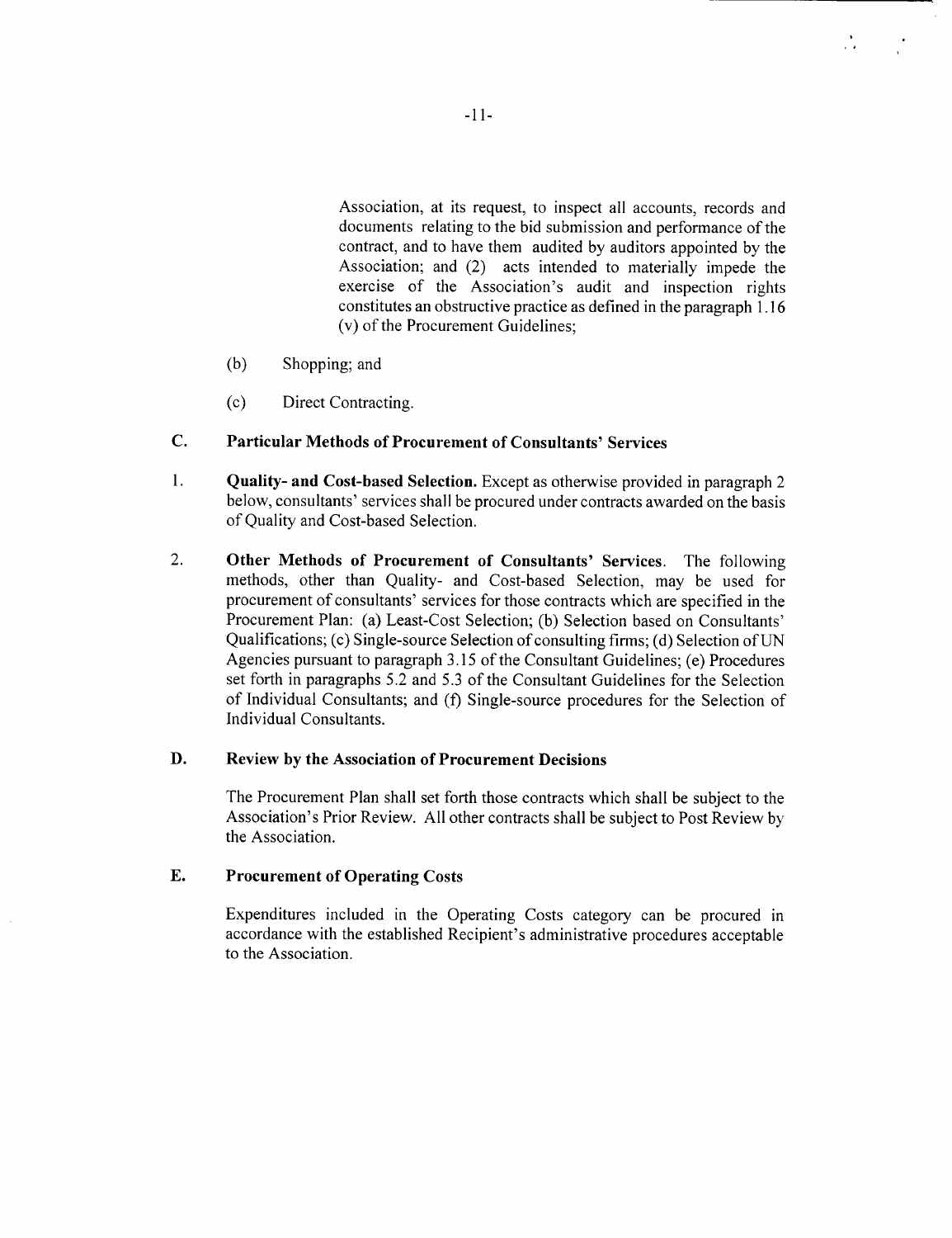#### **Section IV. Withdrawal of the Proceeds of the Financing**

#### **A. General**

 $\frac{1}{2} \sum_{i=1}^n \frac{1}{2} \sum_{j=1}^n \frac{1}{2}$ 

The Recipient may withdraw the proceeds of the Financing in accordance with the provisions of Article II of the General Conditions, this Section, and such additional instructions as the Association shall specify **by** notice to the Recipient (including the "World Bank Disbursement Guidelines for Projects" dated May **2006,** as revised from time to time **by** the Association and as made applicable to this Agreement pursuant to such instructions), to finance **100 %** (inclusive of Taxes) of Eligible Expenditures, consisting of goods, non-consulting services, consultants' services, Operating Costs and Training.

#### B. **Withdrawal Conditions; Withdrawal Period**

- **1.** Notwithstanding the provisions of Part **A** of this Section, no withdrawal shall be made for payments made prior to the date of this Agreement except that withdrawals up to an aggregate amount not to exceed **USD 3,000,000** equivalent may be made for payment made prior to this date but on or after January **1, 2016.**
- 2. The Closing Date is April **7,** 2020.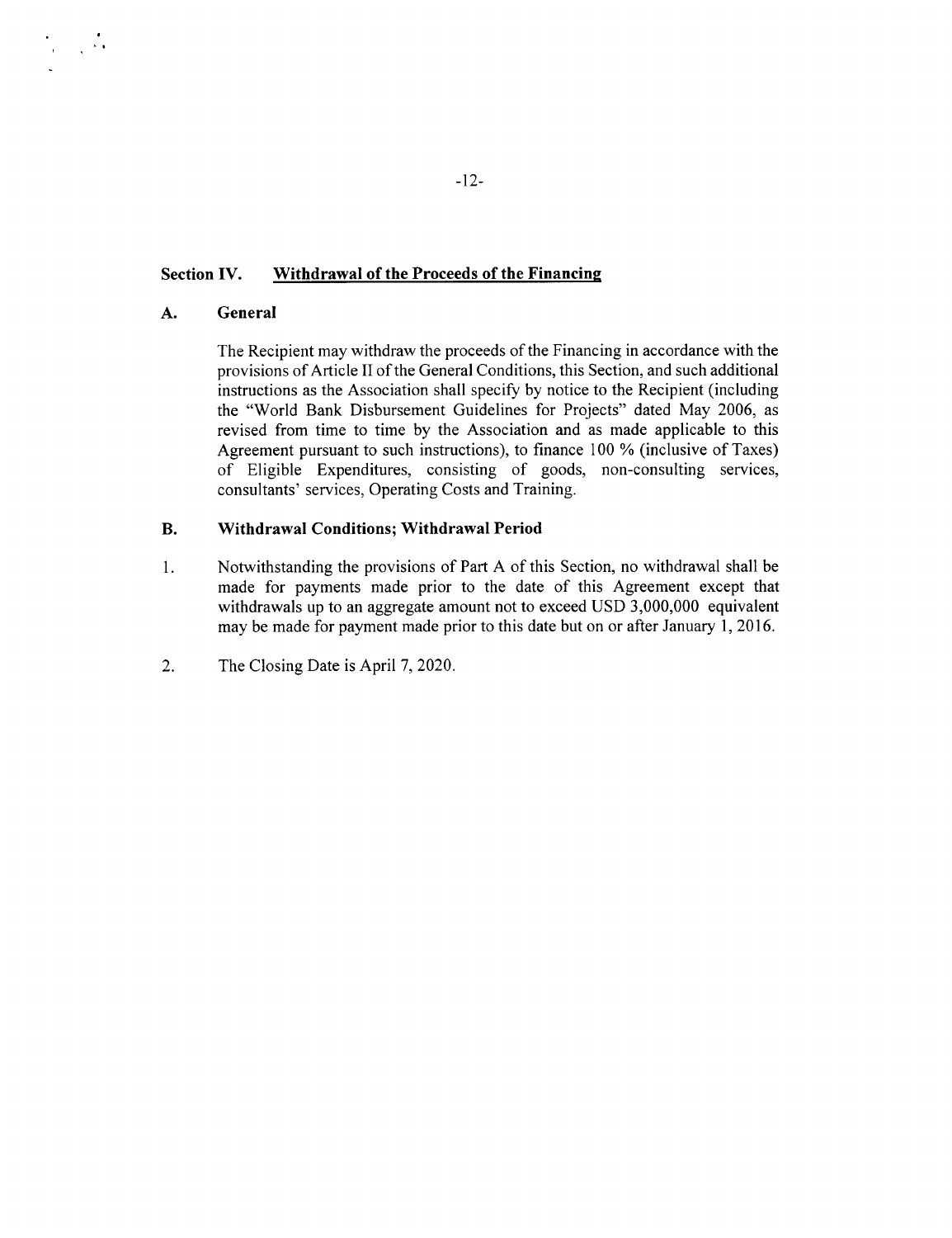# **SCHEDULE 3**

# **Repayment Schedule**

| Date Payment Due                                                                                        | <b>Principal Amount of the Credit</b><br>repayable<br>(expressed as a percentage)* |
|---------------------------------------------------------------------------------------------------------|------------------------------------------------------------------------------------|
| On each March 15 and September 15,<br>commencing March 15, 2022, to and<br>including September 15, 2053 | 1.5625%                                                                            |

\* The percentages represent the percentage of the principal amount of the Credit to be repaid, except as the Association may otherwise specify pursuant to Section **3.03 (b)** of the General Conditions.

 $\frac{\partial}{\partial x} \frac{\partial}{\partial y} = \frac{\partial}{\partial y}$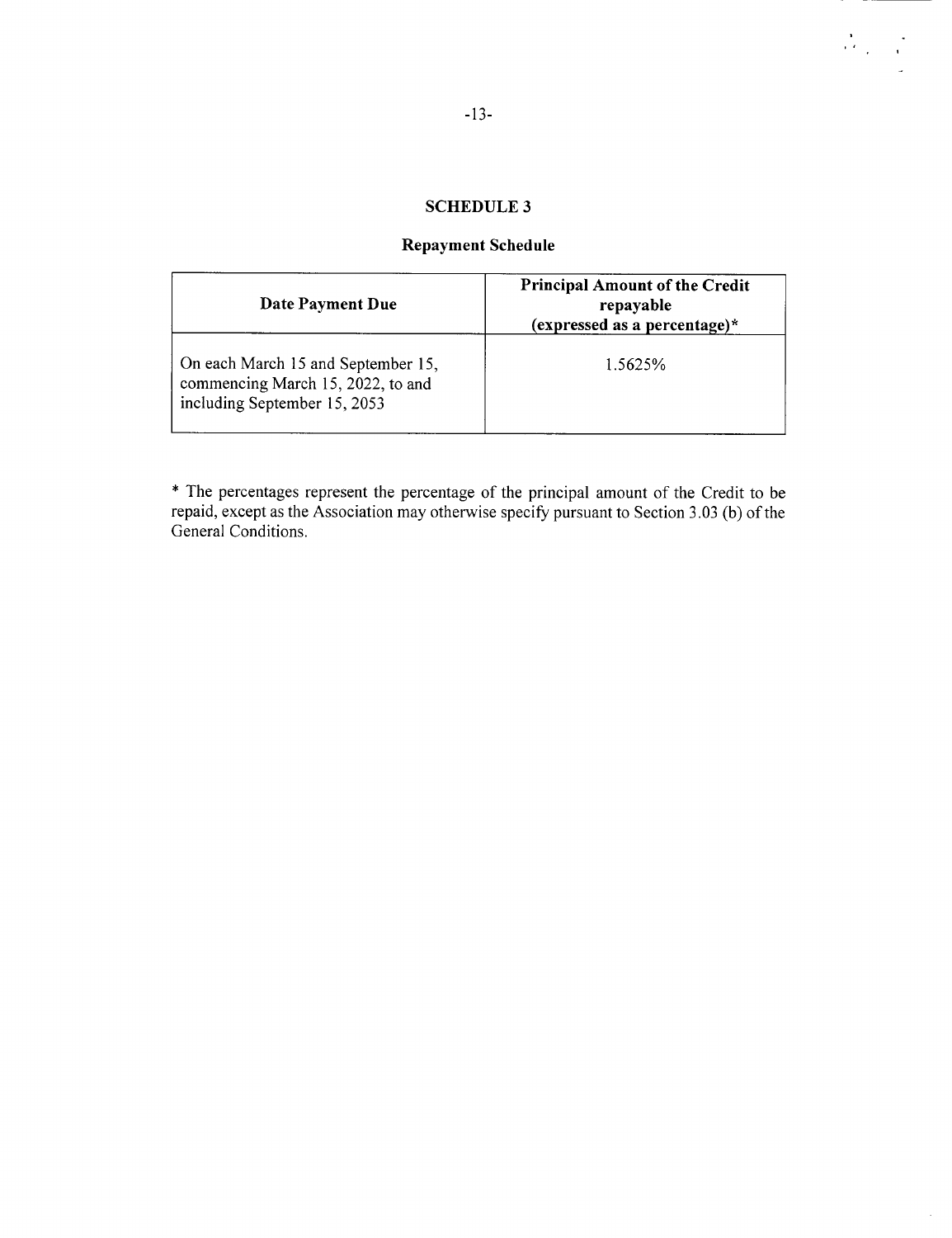#### **APPENDIX**

#### **Section I. Definitions**

 $\frac{1}{2}$  ,  $\frac{1}{2}$  ,  $\frac{1}{2}$  ,

- 1. "Annual Work Plans and Budget" means the annual work plans and budget for the activities under the Project approved **by** the Association in accordance with the provisions of Section **I.G** of Schedule 2 to this Agreement; and "Annual Work Plan and Budget" means any of the Annual Work Plans and Budget.
- 2. "Anti-Corruption Guidelines" means the "Guidelines on Preventing and Combating Fraud and Corruption in Projects Financed **by** IBRD Loans and **IDA** Credits and Grants", dated October **15, 2006,** and revised in January **2011.**
- **3.** "Consultant Guidelines" means the "Guidelines: Selection and Employment of Consultants under IBRD Loans and **IDA** Credits and Grants **by** World Bank Borrowers" dated January 2011 (revised July 2014).
- 4. "Channel One Program Coordination Office" or **"COPCO"** means the coordination unit referred to in Section **I.D** of Schedule 2 to this Agreement.
- **5.** "EMCP" means Expenditure Management and Control Program adopted **by** MoFEC (as this term defined in paragraph **10** of this Appendix).
- **6.** "EMCP Steering Committee" means the steering committee referred to in Section **I.A** of Schedule 2 to this Agreement.
- **7.** "EMCP PFM Committee" means the technical committee referred to in Section I.B of Schedule 2 to this Agreement.
- **8.** "General Conditions" means the "International Development Association General Conditions for Credits and Grants", dated July **31,** 2010.
- **9. "IFMIS"** means Integrated Financial Management Information System.
- **10.** "Ministry of Finance and Economic Cooperation" or "MoFEC" means the Recipient's ministry responsible for finance.
- **11.** "Operating Costs" means incremental costs incurred **by** the Recipient on account of the Project coordination, implementation and monitoring, and **by COPCO** on account of financial and procurement management, including expenditures for vehicles operation and maintenance, office supplies and consumables, utilities, communication, translation and interpretation, bank charges, Project related travel, including per diem and accommodation, but excluding salaries of the Recipient's

-14-